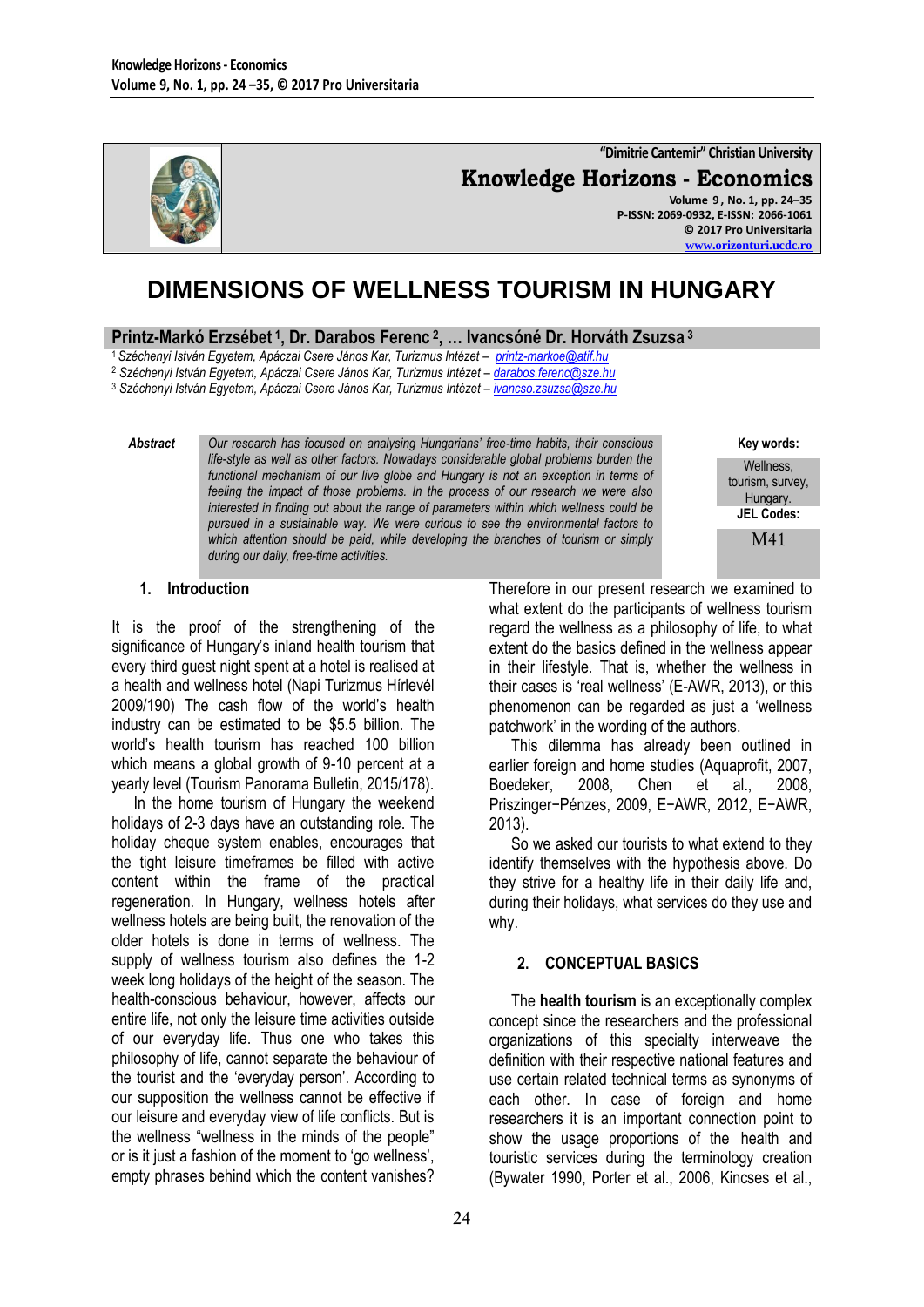2009, Molnár 2011). **When defining health tourism, two base pillars appear, these are the medicinal tourism and the wellness tourism** (Müller−Kaufmann, 2000, Rátz, 2004, Albel−Tokaji 2006, Ruszinkó, 2006, Aquaprofit, 2007, Smith-Puczkó, 2010, Molnár, 2011, Resiak-Urbanowicz−Printz-Markó, 2011, Michalkó, 2012).To synthesize the above, for the more effective positioning of the health tourism, by

framing the weighting of the dimensions of bodysoul-spirit as a novelty, the spectrum of the health tourism is defined by Printz-Markó as follows.

*Fig. 1.* The spectrum of health tourism based on the usage ratio of medical and tourism services and the unity of body-soul-spirit in Printz-Markó's approach



(*Source*: Own edition based on Printz-Markó"s own research, 2016.)

At first the wellness philosophy of Dunn (1959) contains the holistic view. Manlga (Kenney, 2015) emphasizes, from among the trends, that the offerings of the spa destinations tends to focus more and more apparently to the body-soul-spirit balance.

Figure 1 proportionally displays the usage of the health and touristic services, and the dimension of body-soul-spirit in case of certain types of health tourism. The forms of health tourism appear according to their articulation. Their sizes indicate not their demand or supply weight but mean a solution for model construction.

**The research from here focuses on one of the two constituents of the health tourism, – as it is indicated by the arrow in Fig. 1. – the wellness tourism.**

**According to Lee (2004) the European medicinal and wellness model is built around the four primal elements.** The four elements are the water, the fire, the earth and the air. The elements of the model are the following services.

The thermal, spa and sea water (thalasso therapy) represents the water element. The steam baths, steam chambers and sauna are represented by the fire element. A part of the air element is the climatotherapy and oxygen therapy – focusing on the crystal clear mountain and country, and seaside air. The earth element is symbolized by the mud from various sources e.g. swamps, marshes, volcanoes and seabed; the hay (Alpine wellness technique); the herbs and herbal extracts, flower essences, essential oils (aromatherapy, phytotherapy and Western herbalism); the caves visited during climatotherapy; the wine therapy (vinotherapy).

The means for finding of the balance between the individual elements is the Kneipp-cure. Kneipp, the  $19<sup>th</sup>$  country priest suggested the alternating application of cold and warm bath, compress, steam bath, shower bath, mask, foot bath and herb therapy, healthy diet, fresh air, sunlight and rest for the patients.

Fig. 2. arranges the European medicinal and wellness model of Lee based on the four primal elements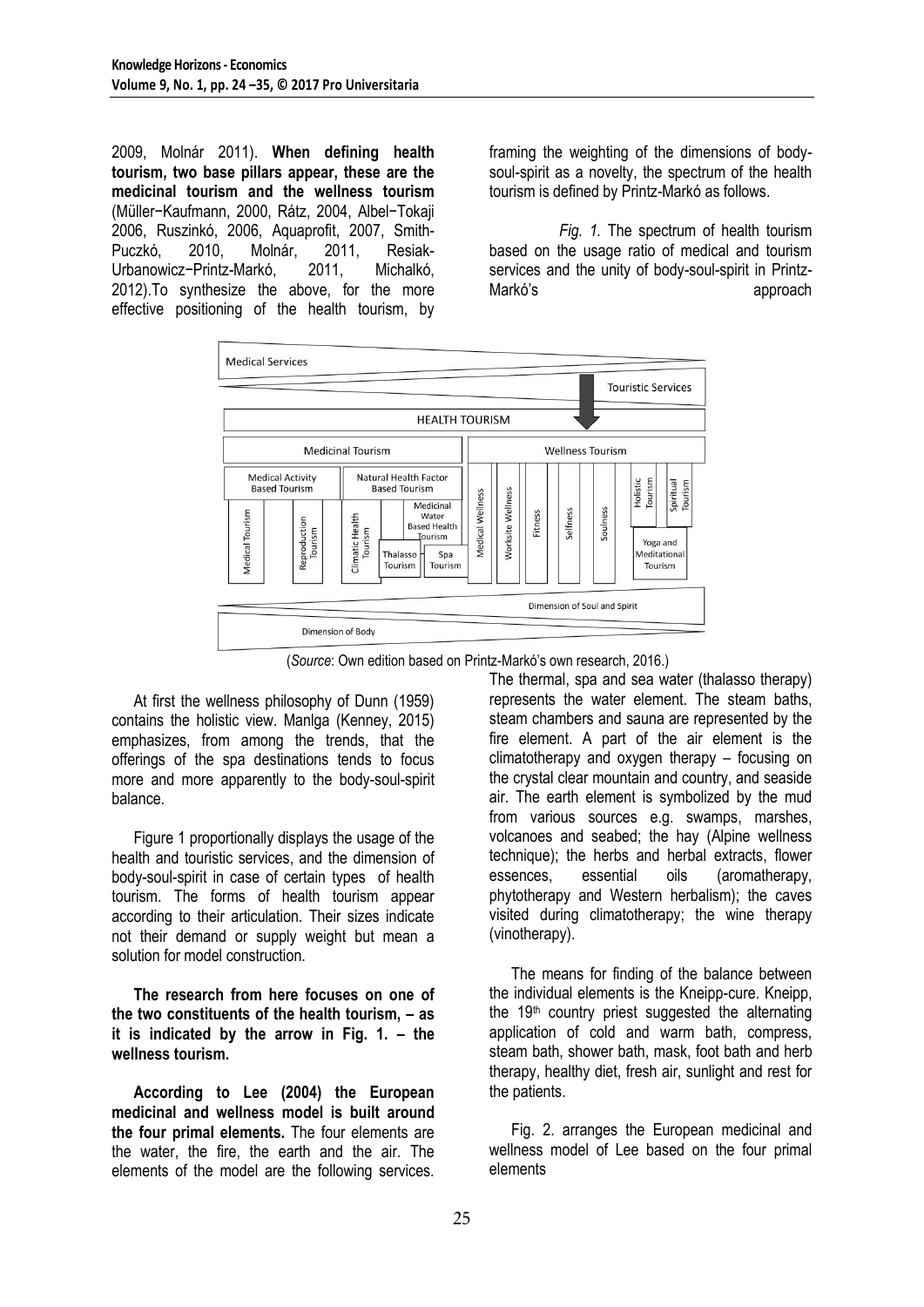### *Fig. 2.* **The service set based on the four primal elements according to Lee's European medical and wellness model**



(*Source*: Based on Lee"s (2004) European medical and wellness model, edited by Printz-Markó, 2014.)

The treatment procedures and services appearing in the Lee-model (2004) are contained in our research survey.

The main features of **the wellness tourism**–as one of the fundamental pillars of the health tourism besides medicinal tourism(Rátz, 2004, Albel−Tokaji, 2006, Ruszinkó, 2006, Michalkó, 2012, Darabos, 2015) –can be summarized as follows.

For the examination of the wellness tourism we have to know the conceptual approaches of this young topic. The word wellness came into being in the USA in 1959 with the fusion of the words "well being" (that is "to be well (healthy), feel good") and the "wholeness" (completeness). The topic was deeper looked into by Halbert L. Dunn, an American doctor who conceived the "high-level-wellness" concept which means the high-level practice of none other than the healthy life. Dunn tried to draw his patients' attention to the importance of his theory, its teachings. According to him the wellness

is none other than conscious preservation of health, a balanced and active lifestyle. According to his opinion: "It is the assortment of the human body, soul and mind, which depends on its environment"**.** Dunn called this human feeling a "**high level wellbeing" (wellness**).

Certain professionals definitely consider Sebastian Kneipp to be the father of wellness. The balneologist operating in Bad Wörisofen suspected the secret of the health to be in the water treatments, healthy diet, regular exercise, herb therapy and the disciplined life.- According to Darabos in his study titled "The Role of Environmental Impacts in Wellness Tourism" of 2007.

Ardell (2010)defined five dimensions of the wellness (Fig. 3.):

- 1. Nutritional Awareness
- 2. Physical Fitness



*Fig. 3.* **The five dimensions of wellness based on the approach of Ardell (2010)**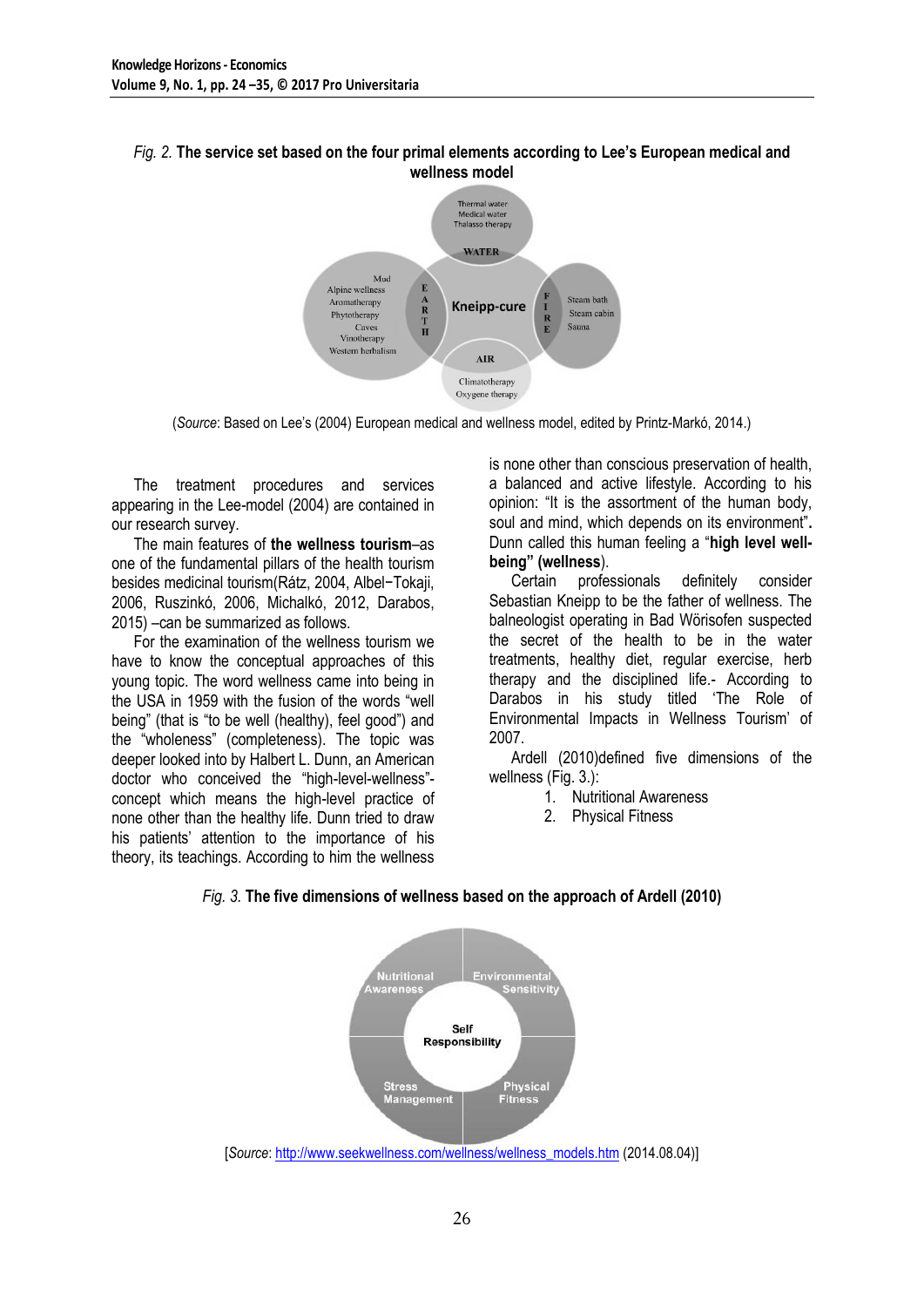From the side of Hungarian researches, Kiss and Török (2001) in their tourism-approach publication provide the following modern summary: the Wellness –such way of life which strives to reach the optimal state of body, soul and spirit by obtaining knowledge related to health, positively affecting the state of health. The main criteria of the wellness are the conscious health preservation, regular exercising, healthy diet and avoidance of harmful substances.

The relations of tourism and the branch can also be examined from a conceptual approach. The Wellness tourism – temporary staying outside the permanent residence during which the goal of the tourist is to reach an optimal state of health and the prevention of diseases. Its constituents: regular medical screening, regular exercising, healthy diet, refraining from bad habits, conscious stressreduction, environmental sensitivity, harmonic lifestyle. These travellers stay in special hotels where suitable professional competence and personal care is available. They need a wide scope of services which includes the fitness /beauty care, healthy menu/diet, relaxation, meditation and the spiritual activity, study as it appears at the website title[dwww.utazasitanacsado.hu/wellness-](http://www.utazasitanacsado.hu/wellness_fogalmak.php)

[\\_fogalmak.php](http://www.utazasitanacsado.hu/wellness_fogalmak.php) (2007.08.13). The treatment procedures, services appearing here are also included in our primary research.

It is deducted from the above definitions that the wellness, as a basic concept, has escalated to a lifestyle during the times. On the other hand, however, the foreign touristic approach needs to be updated since the modern concept interprets the tourism itself on a wider scope. According to the newer theories the being outside the work, being outside the residence, in a narrower sense, being outside the lodging and being outside the everyday life is becoming more and more emphasized. However, the health conscious behaviour affects our entire life, not only our leisure activity outside the everyday life. Thus, whoever will take this philosophy, cannot separate the behaviour of the tourist and the "everyday person. The wellness cannot be effective if our philosophy of life on leisure and that of everyday conflicts (Darabos, 2007).

According to Kiss and Török the clientele of the wellness tourism consists primarily of middle aged and young adults, travelling typically with a spouse, family, friend or partner. Among the guests women

have the majority but the proportion of the men is constantly increasing. The group of wellness guests are characterized by higher solvency, less of them request the various supports and allowances than the medicinal tourists (KPMG, 2002, Kiss – Török, 2001).

# **3. METHODOLOGY**

Our primary research was done with questionnaire survey between May 2014 and November 2015.Our questionnaire sheet containing 22 questions was filled in by 547 persons. The questionnaire was conducted primarily in the multiple-generation spas –Hajdúszoboszló, Lipót, Kehidakustány, Bükfürdő and the Annagora Aquapark in Balatonfüred–since we presumed that we could access higher number of those who participate in journey, journeys combined with or expressly aimed to wellness. Unfortunately, the willingness to answer was quite low.

The items of the questionnaire were based on Ardell"s five dimensional wellness model and Lee's European medical and wellness model. In the research, two and multiple output closed and five-stage Likert-scale questions were used to examine the respondents' participation in wellness tourism, motivation, services used, their approach to nutritional awareness, environmental sensitivity, stress management, physical fitness and self-responsibility.

The questionnaire was analysed with the SPSS program. The data were analysed with frequency and cross-table analysis, chi-square test was applied where the level of significance was defined at 95%.

### **3.1. Characteristics of Sample**

Women were more willing to fill in the questionnaire, thus their proportion in the sample is significantly higher, 70 %. The age of respondents were asked for with open question then transcoded based on the categories of the study of Budai–Székács (2001) (Table 1).Later on, our investigations have shown that further refinements are needed so we formed 4 age groups: ages of 18-25, ages of 26-40, ages of 41-55, ages of 56 and more. Their distribution is shown on Fig. 4. The analyses were conducted according to this new categorization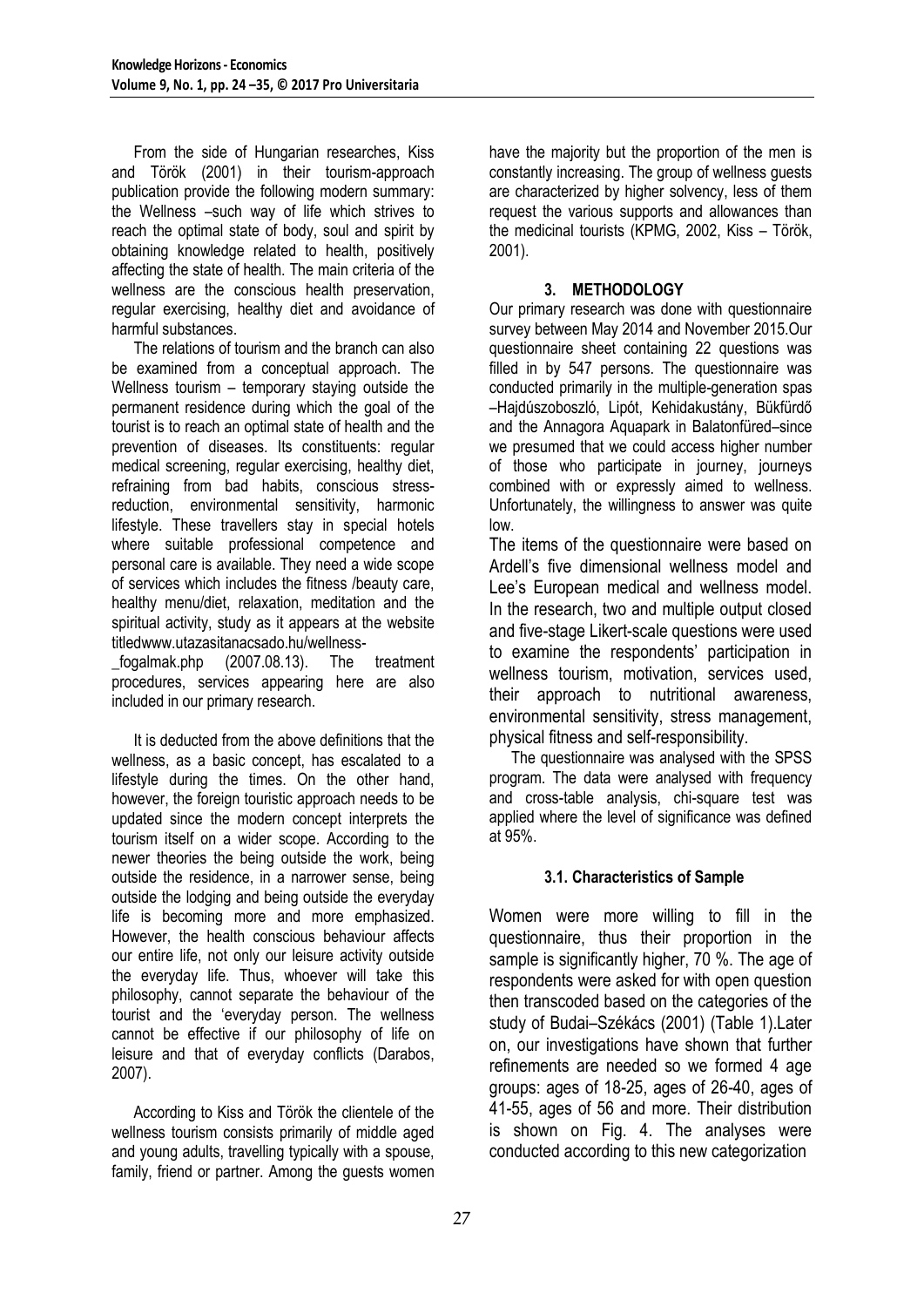|                                                                   | Table 1. |  |  |
|-------------------------------------------------------------------|----------|--|--|
| Target Groups of Health Tourism according to Budai-Székács (2001) |          |  |  |
|                                                                   |          |  |  |

| <b>Service</b><br>Age Group          | <b>Fitness</b>     | Adventure Bath   Wellness            |                                        | Spa                                      |
|--------------------------------------|--------------------|--------------------------------------|----------------------------------------|------------------------------------------|
| $18-35$ years                        | 1. Active<br>Youth | 2. Youth<br>Seeking<br>Entertainment | 3. HEALTH<br><b>CONSCIOUS</b><br>YOUTH | 7. To Be Rehabilitated<br>Post-Operation |
| $35-55$ years<br>from 55years<br>o n |                    | 4. Middle-aged<br>With Family        | 5. HEALTH<br>PRESERVING<br>MIDDLE-AGED |                                          |
|                                      |                    |                                      | 6. HEALTH<br><b>CONSCIOUS ELDER</b>    | 8. Elder Seeking<br>Recovery             |

(*Source*: Budai – Székács, 2001.)

Budai and Székács (2001) were the first to deepen the market segmentation of the Hungarian health tourism. For the definition of target groups they sorted the characteristics of the services and the age of the users.

Relating to present research, the target groups matching to the wellness service are highlighted on Table 1., the main features of which are the following

Parallel to the increase of the health, the number of *health conscious youth* is also increasing, for whom the health preserving active leisure is of primary importance. They usually lay mode importance on the beauty care than on exercise. This segment has not started a family in this stage of their life.

The *health preserving middle-aged* already have a family, however, they usually arrive at the given destination without children and prefer the possibility of the regeneration, relaxation. They seek a quiet, calm environment, the beautiful landscape. This target group is growing in parallel with the increase of the leisure time.

The *health conscious elder* are usually in good health condition, they feel youthful. They consider the beauty care, the pleasant environment, the active leisure and the high-standard services important. Members of this group have presumably had travelled a lot in their young age. Their increased liking to travel and willingness to spend may be related to this.



*Fig. 4*. **Age Distribution of Respondents**

 $18-25$  years  $26-40$  years  $41-55$  years 56- years (*Source*: Own Research)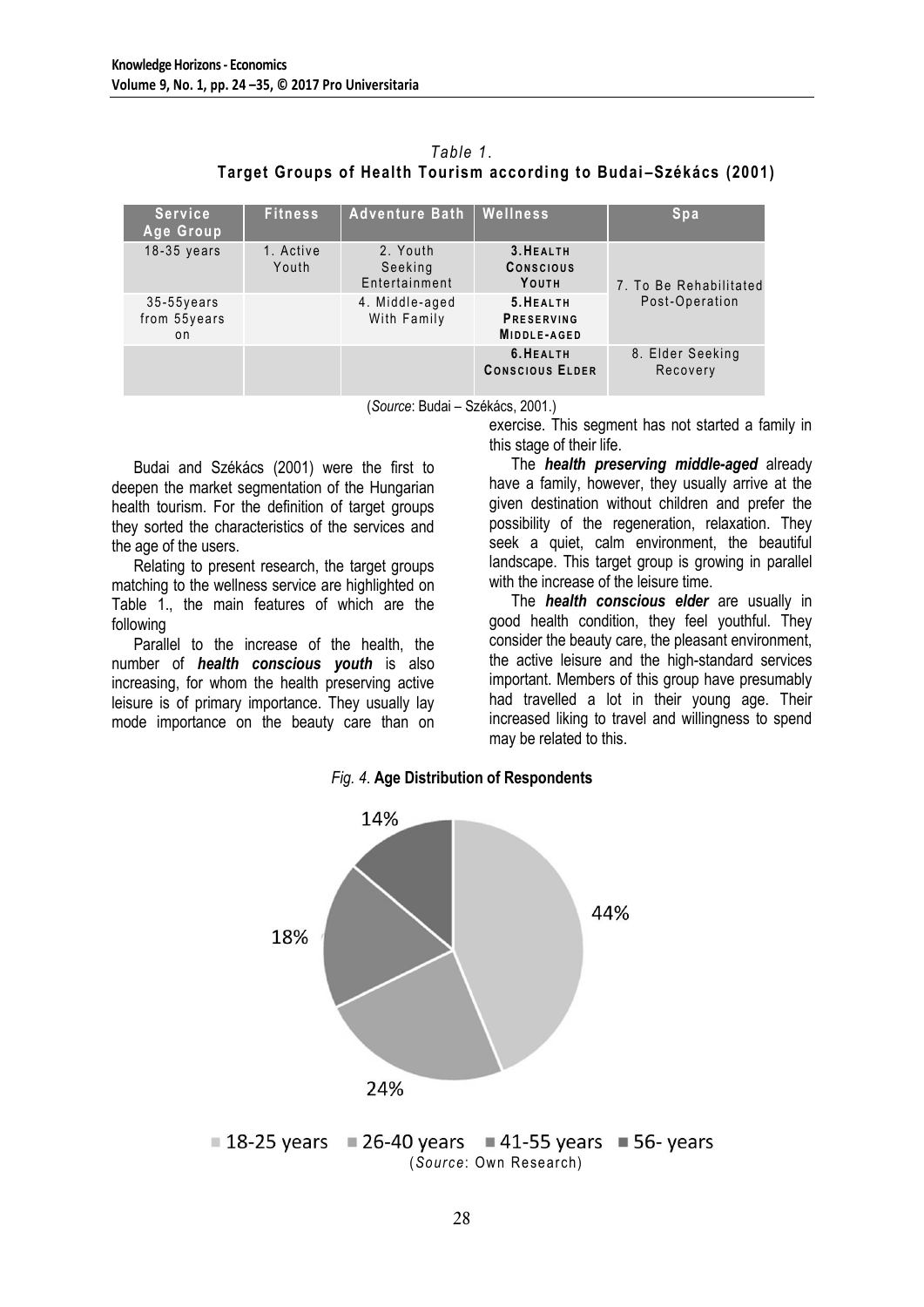In the questionnaire the respondents' income positions were also examined. 45% of the questioned have outlined that they can make a living and can save some. 40%, though they can get by but cannot save. 10% of the questioned have difficulties to get by and 5%, by their own admission, cannot cover their monthly needs.

This fact has a great influence on the demand side of tourism, since besides free time and motivation, one of the most important factors is the discretional income. This is particularly true to the wellness tourism where rather expensive services are used and the healthy nutrition is commonly known to cost much more.

# **4. KEY RESULTS OF THE RESEARCH**

# **4.1 Frequency of Wellness Travels, Interpretation of Wellness**

The first question of our research was related to the frequency of staying in a wellness hotel. The results showed a high scatter, 21% of the respondents travel to rest in a wellness hotel more than once a year, 32% of them participates in such travel once a year, 28% of them does so less than once a year and 19% do not participate in this form of tourism at all.

The frequency of staying in a wellness hotel was related significantly to the age, income and lifestyle of the respondents. It can be stated that less than half (48%) of the respondents between the age of 18 and 25 participates in the wellness tourism, and even they usually once a year at most. Contrary to this, 58,6% of the aged between 26 and 40, and 62,2% of the aged between 41 and 55 travel with the purpose of wellness. In case of these two age groups, the proportion of those "wellnessing" once a year and of those who do more than once was almost identical. Ones above the age of 56 travel in significantly lower percentage for the purpose of wellness, just 43,3% of them are being recharged by wellness and just 17,6% of them had made to a wellness hotel more than once a year.

With regard to lifestyle, as shown in Fig. 5. mostly the ones considering their live active do use the services of wellness hotels, but, like the ones considering their life relaxed, more of them travel only once a year than more than once, contrary to the ones considering their life stressful.



### *Fig. 5*. **Frequency of Staying in Wellness Hotels in Percentage of Respondents of Different Lifestyles**

We asked in our questionnaire what people mean by the notion of wellness. Analysis has shown that for the majority of the respondents these occasions serve the relaxation (60 %), for only scarcely more than one- third of them means recreation as well,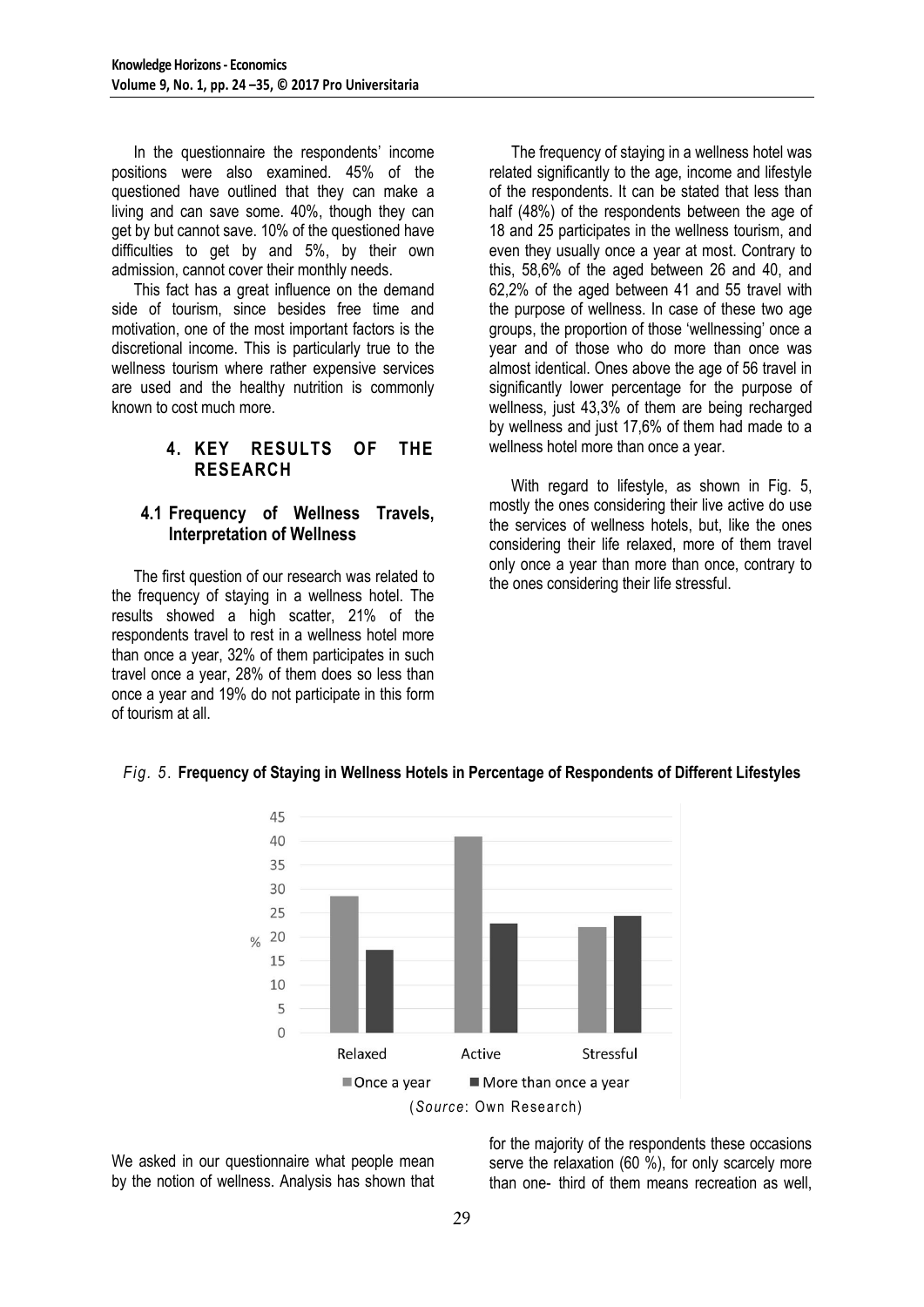and only 4% (!) of them stated that for them the wellness is a philosophy of life (Fig. 6).



# *Fig. 6*. **Meaning of Wellness for Respondents**

(*Source*: Own Research)

# **4.2. Ardell's Dimensions: I. Nutritional Awareness**

The previous results already show that a paradigm shift, a change of view would be necessary. The misinterpretation of wellness, its use as a trendy expression can be traced in the answers given to the other questions. To verify this, we examined the Ardell"s dimensions, first of all the nutritional awareness. We analysed the frequency of consumption of vegetables, fruits, nutritional supplements, the smoking, alcohol consumption and what kind of drinks they usually consume. According to the answers it can be stated that less than two-third (60,9 %) of the responders eats fruit every day. Further examining nutritional awareness it turned out that almost 80% of the responders consumes nutritional supplements only rarely or never. A major part of people, in our opinion, does not even have a clear concept of nutritional supplements, they even use the word in a pejorative sense, as a bad thing, owing to the earlier dubious interpretation related to body building.

The above is particularly interesting from the aspect of the Likert-scale evaluation where 77% of the responders agreed the statement that the nutritional awareness is important for them. Bio foods, however, are chosen only by 22% of them if they can afford it and 37% of them are not interested at all in the composition of the food consumed.

The drinks consumed daytime were also examined. The majority of the responders drinks mineral water (37%), or tapped water (32%) – latter were marked in higher proportion by the ones having classified themselves to be in worse financial conditions −, 10% of them consumes cleaned tapped water. According to the data of Magyar Ásványvíz, Gyümölcslé és Üdítőital Szövetség (2013) the consumption of the mineral water has doubled since the millennium and our country is at the  $5<sup>th</sup>$  place in Europe based on the individual consumption.

According to Kiss (2007), due to the shift in the consumers" needs the demand for the so-called light products with reduced sugar or low energy content, owing to campaigns for the prevention of obesity. In our research we stated that the majority of the respondents tend to avoid the purchase of sweets. We have asked about the use of sweeteners. This latter is less typical presumably due to his recent negative toned publications on – mainly – the artificial sweeteners.

Therefore, in the nutritional trends, there is the need for the healthy nutrition, which is strongly influenced by the trends, this way the wellness philosophy of life fails to be fully realized.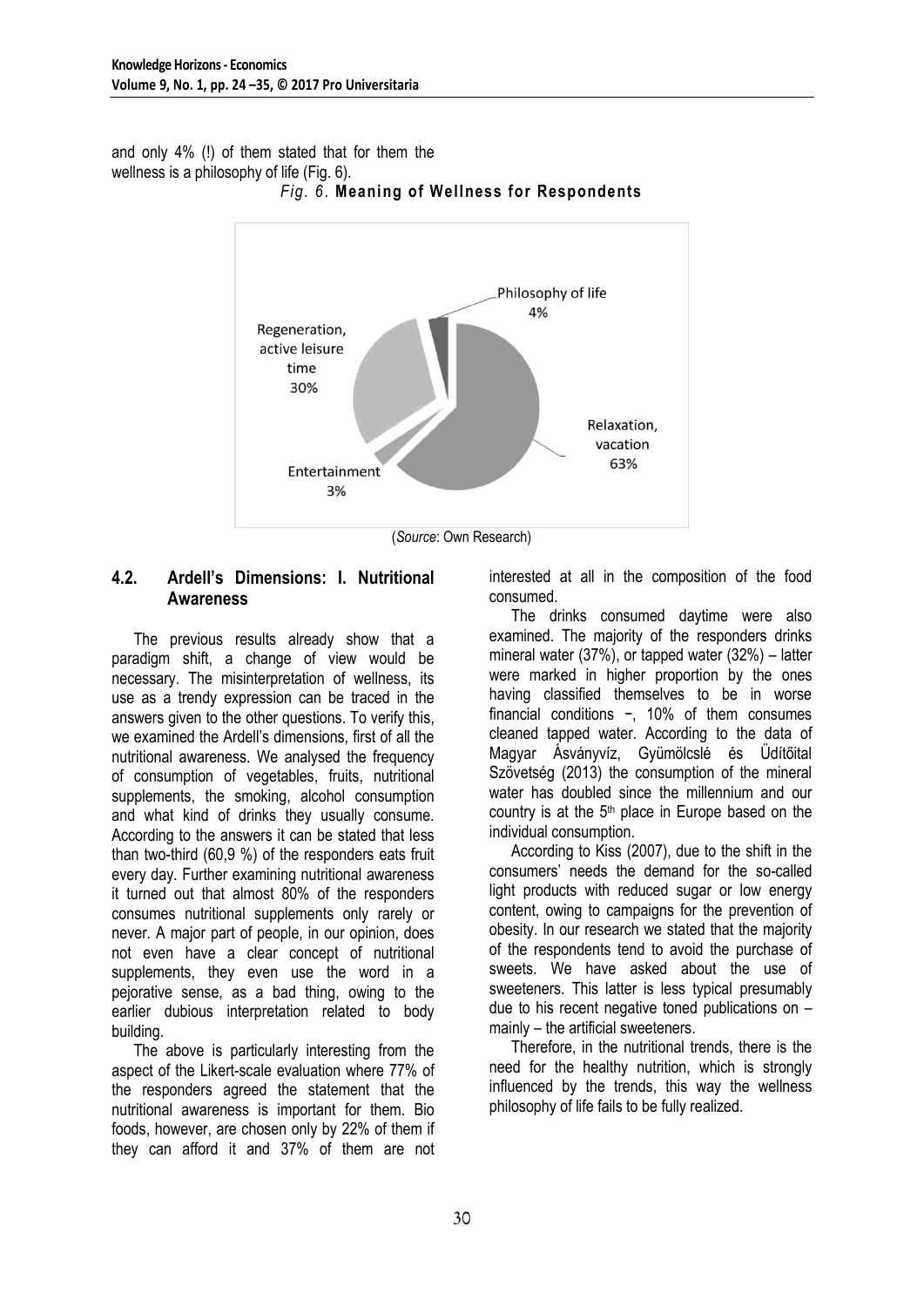### **4.3. Ardell's Dimensions: II. Physical Fitness**

Enumerating the Ardell"s dimensions, in our research we covered the responders' relation to movement, sport, exercising. At first we examined the frequency of these. The results are stunning, 22% of the respondents are not doing any sport at all, 31% of them does so only once a week (Fig. 7).

There was a significant correlation between the frequency of the sport ant the age, sex and lifestyle of the respondent. It is an interesting, and, from the aspect of the wellness as philosophy idea, an important conclusion that although in general the proportion of those who are doing sports is greater among the young, in case of the elder the

consciousness can be found in the fact that among all who indicated that they do sports, the proportion of those doing it more frequently – more than once a week or daily – is greater. One quarter of the women do no sports at all, men are more active in this field. It is an important correlation that doing sports was the least characteristic to those who defined their lifestyle as relaxed. Based on this it can be stated that the relaxed way of life is not necessarily identical to the health conscious one. In the answers the need for exercise hardly appears, however, the financial causes cannot be grounds for refusal, running, cycling, walking can be done anywhere. Cycling and swimming is hardly typical to the respondents.

### *Fig. 7*. **Frequency Of Responders' Sport**



The way of leisure was also examined from multiple aspects. Among the answers given, we can differentiate according to activity and the mode of recreation whether it is physical or intellectual (Fig. 8).

For the majority of the people the real recreation is definitely the holiday far from home.



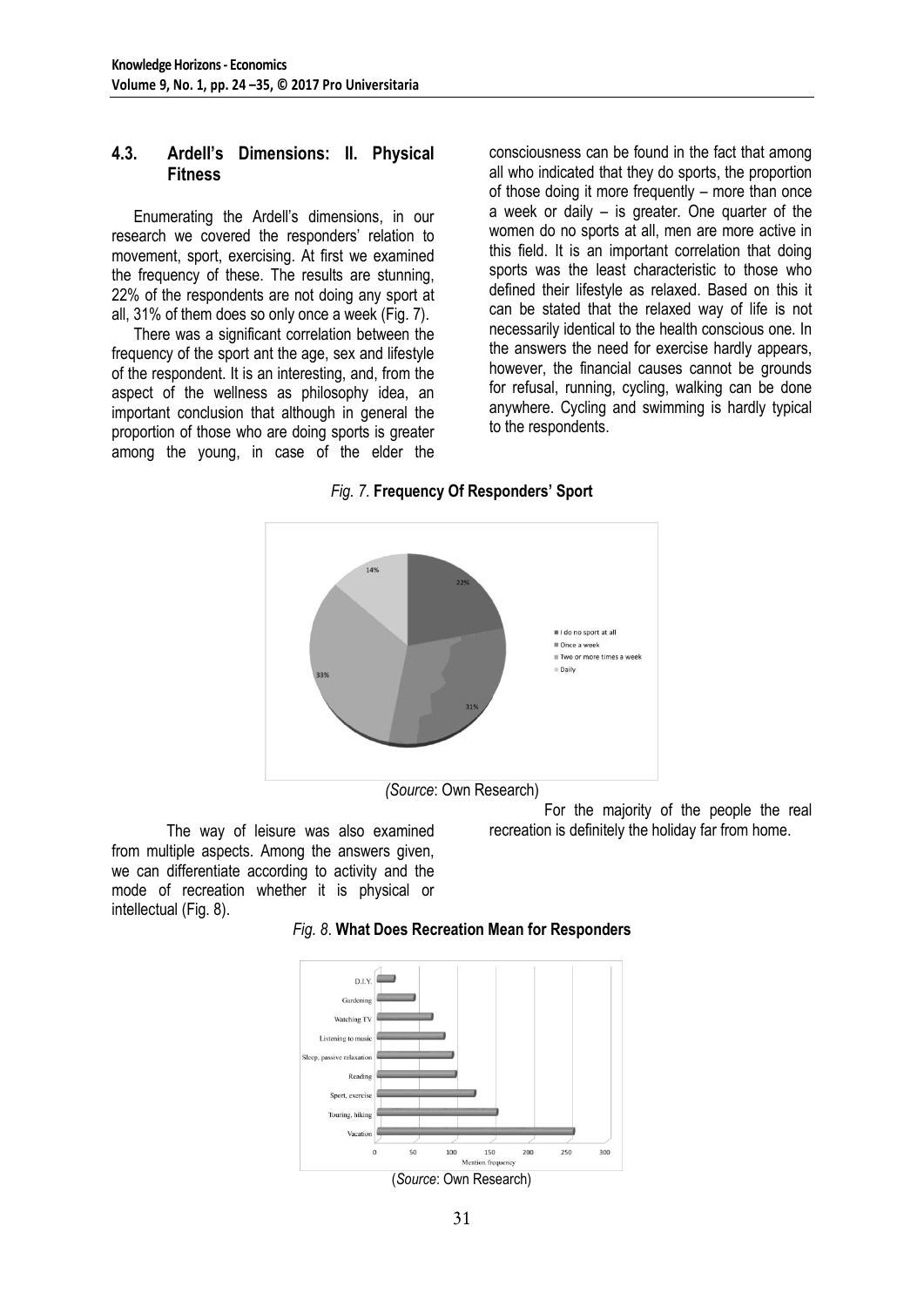# **4.4. Ardell's Dimensions: III. Stress Management**

The exercise as recreation would be important also from the aspect of stress release. According to our research – though at first only 16% of the respondents considered their lifestyle to be stressful, and 16% of them found it rushing, further on at the Likert-scale questioning, almost 41% of them entirely or mostly agreed on that their life was stressful, further 30% were positioned within the indifferent zone, that is they could not decide whether their life was stressful or not. Based on our research results it can be stated that the stress means a serious burden mostly for the middle-aged (Fig. 9). Contrary to this the stress management, specified among the wellness services, are used in an exceptionally low number, only 2,6% of them indicated this answer. A large portion of the responders haven"t even thought of managing this stress somehow, although according to their own admission, 50% of them regularly, 46% of them often gets into a stressful situation.





<sup>(</sup>*Source*: Own Research)

# **4.5. Ardell's Dimensions: IV. Protection Against Different Harms, Environmental Sensitivity**

A fundamental element of the sound mind in a sound body philosophy is the healthy nutrition with healthy food. The tourist striving for a really healthy lifestyle, however, must be aware of other environmental effects.

Related to the Ardell"s dimension IV., we analysed how much sensitive are the tourists participating in the wellness, we examined what environmental hazards do they protect themselves against. The result is stunning: 19% of the respondents do not protect themselves at all against environmental hazards. They presumably

do not even notice the danger of them. 59% of them protect themselves against UV radiation. In this, the continuous campaign, the daily warnings in the weather reports have a significant role, however, despite this, the 33% cannot be considered to be a high value. 45% of the respondents protects themselves against preservatives presumably by choosing foods without them – here, however, we refer back to that 37% of them does not care at all for the composition of foods–and 13,6% of them protect themselves against noise pollution (Fig. 10).

Overall, it can be stated that our respondents care quite little for the environmental harms.



### *Fig. 10*. **The Respondent's Protection Against Environmental Harms**

<sup>(</sup>*Source*: Own Research)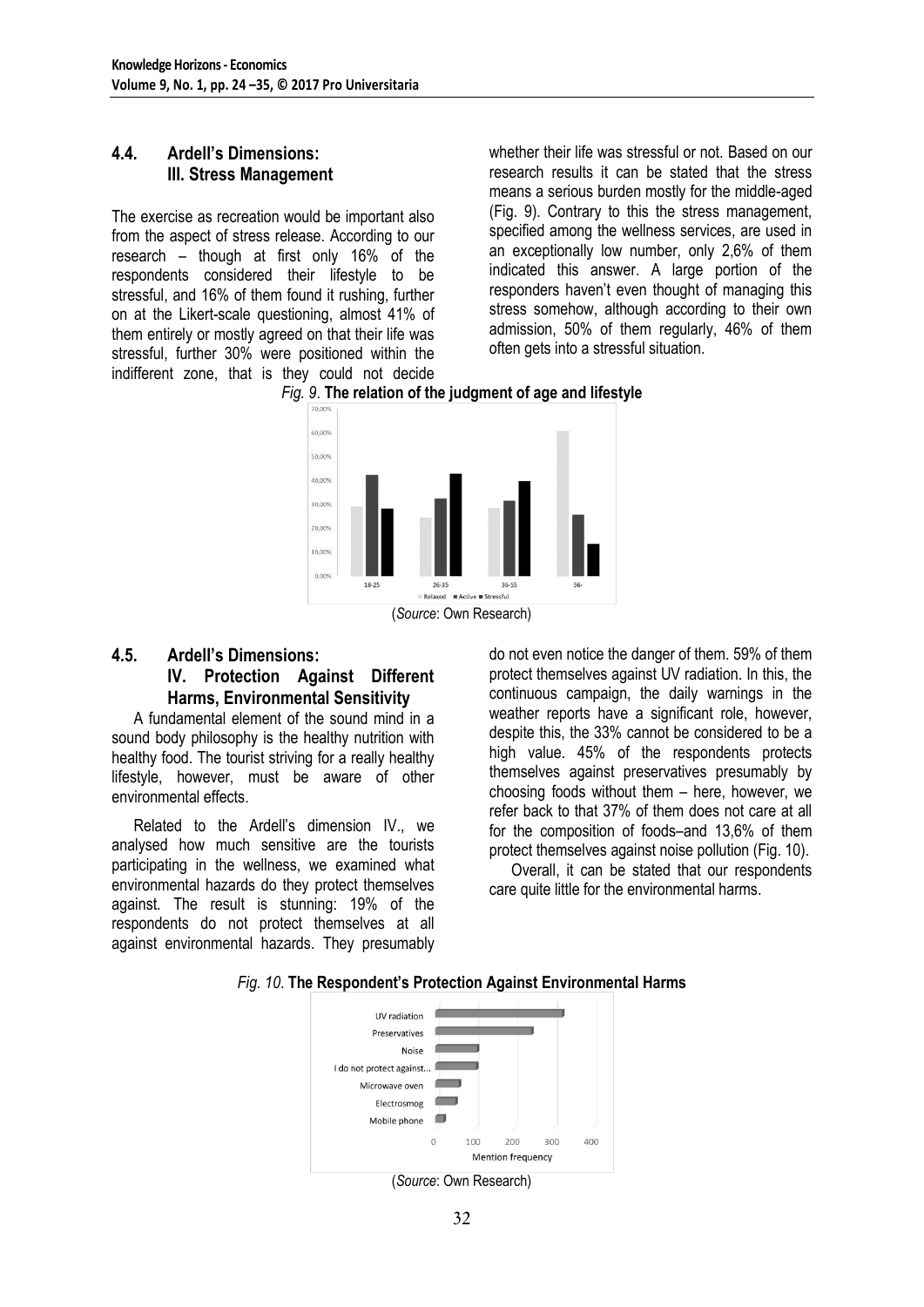### **4.6. Ardell's Dimensions: V. Self Responsibility**

In this part of our research, besides Ardell"s dimensions we considered Lee"s European medicinal and wellness model as well. Based on the questionnaire survey it was outlined that the wellness in our country is not regarded as a philosophy of life but a form of relaxation, recreation, in accordance with this from among the basic principles of wellness only some factors appear in their lifestyle. From among the wellness services they tend to use the trendy, experiencelike ones in the first place, on the second place the ones related to the maintenance of physical state, and people do not care about the mental health (Fig. 11).

*Fig. 11*. **Mention Frequency of the Services Used by Respondents**

| Adventure bath               |      | 381 |
|------------------------------|------|-----|
| Sauna                        | 294  |     |
| Steam bath                   | 162  |     |
| Massage                      | 154  |     |
| Fitness                      | 140  |     |
| Solarium                     | 107  |     |
| Salt therapy                 | 70   |     |
| Kneipp-cure                  | 44   |     |
| Therapy treatments           | 34   |     |
| Conditionassessment          | 27   |     |
| Phisiotherapy, motion exerc. | 124  |     |
| Stress management            | 图 14 |     |
| Natural medicine 11          |      |     |
| Acupuncture                  | 11   |     |

(*Source*: Own Research)

Finally we asked the respondents to choose a expression specified by us to finish the sentence below: "Our health depends chiefly on ............'50% of the respondents presumed that it depends on the lifestyle, 31% of them presumed it to be the health of the mind but on the filled questionnaires some of them wrote a separate remark – as there was only 1 answer to be marked – for example, besides all this it depends on the money as well! (Fig. 12)

*Fig. 12*. **According to respondents' judgment, what health depends on**



(*Source*: Own Research)

### **5. SUMMARY**

As a secondary research result, besides the usage ratio of the medical and touristic services, in our research as a novelty we categorized the types of health tourism by weighting the dimension of body-soul-spirit.

In our research the wellness tourism was examined with a questionnaire survey. We wanted to know whether there is only the trend or, corresponding to the original health conscious view and concept range, a philosophy of life lays behind.

Our analysis has verified the earlier research results: the wellness tourism for the majority of the tourists is none other than a holiday spiced with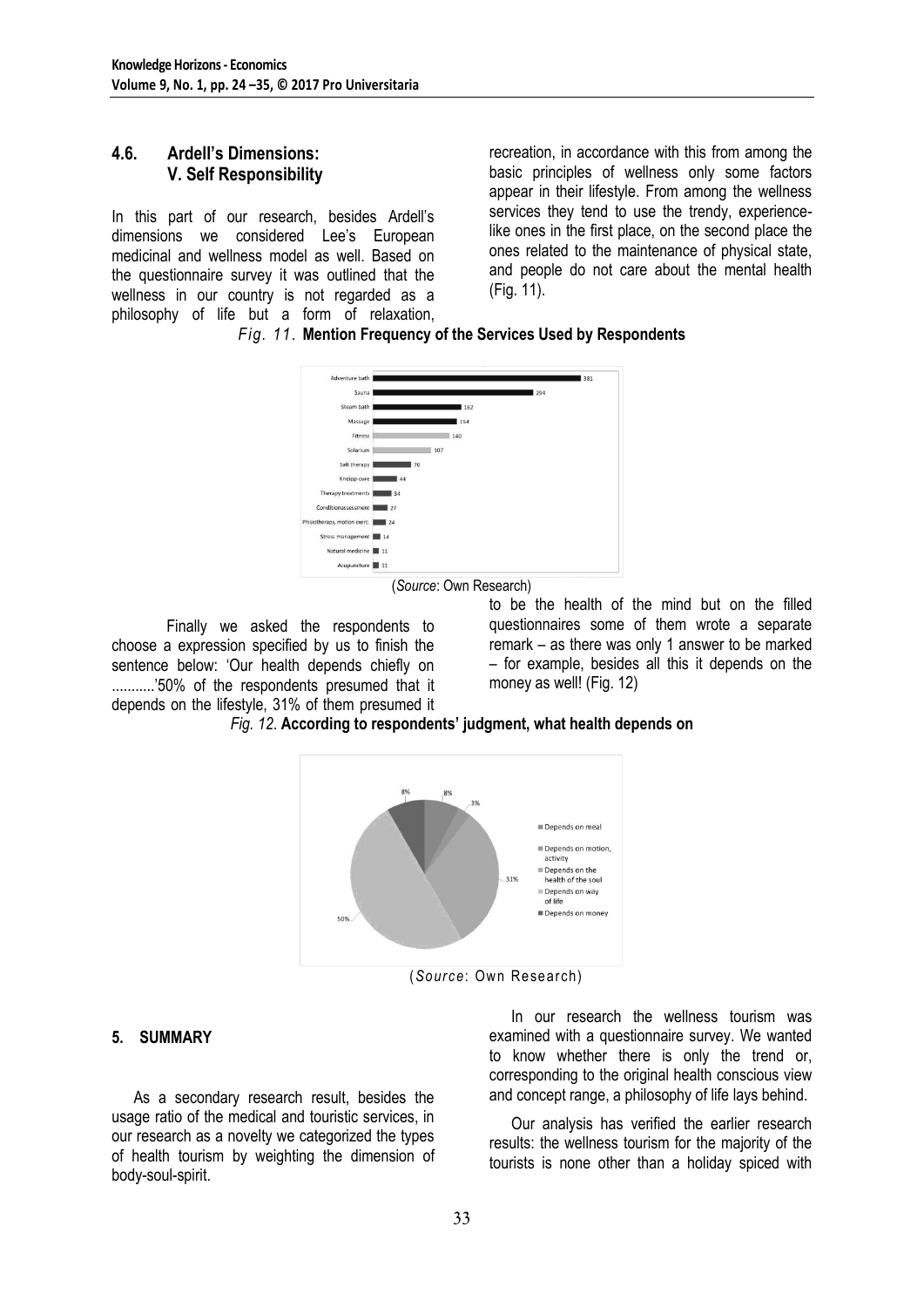experience elements, preferably at a hotel having a wellness section.

A basic barrier of the spread of the wellness as lifestyle in our country in case of near half of the respondents is the lack of discretional income. Party due to the above their participation at leisure programmes as real wellness tourists fails to be complete and reduces to one occasion a year.

The second setback factor can be related to the mind factors. Vast majority of the respondents identify the leisure with relaxation, recreation is forced to the background. The members of the sample on the plane of thoughts usually failed to identify with the philosophic dimension of the wellness. They consider healthy life important, however, the acceptance of the stereotypes has a greater effect on them. Among the good points the high proportion of mineral water consumption and the avoidance of sweets are to be mentioned. However, a ratio of only1/3 is typical to the consumption of bio foods and the consideration of food composition in case of the segment examined. At the same time the decrease of the fruit and vegetable consumption of the Hungarian population and, parallel to this, the minimal spread of the application of nutritional supplements is an alarming phenomenon. The problem lies in the lack of vitamin supply.

It is to be highlighted from our primary research results that the middle aged respondents defining their lifestyle as active had participated at least one or more wellness travels a year.

The respondents appearing in our research sample who get near any wellness pay service, usually choose the experience, sauna and massage elements that can be called trendy. The usage ratio of selfness, stress management and therapies falls under 10%.The recognition of environmental hazards and the protection against them is in a totally rudimentary state.

To sum up, some kind of paradigm shift would be necessary to be able to participate on conscious health preservation programmes effectively and to serve our health, thus shaping our lives. The paradigm shift is related both to the supply and demand side.

Based on our research it became obvious that the different age groups have different needs regarding wellness services.

People should be made aware of that the healthy life consists of not only the healthy nutrition.

The emphasis should be put on the campaign, training, explanations related to healthy life, in which process the role of the non-governmental organizations, education institutions is indispensable. As the final objective of the process, the people in our country should realize that their expenses spent on prevention will return in medium term, and they can even qualify as useful "investment" into their health.

# **REFERENCES**

- 1. ALBEL, A. TOKAJI, F. (2006): ALFÖLD SPA *Gyógyítás és wellness a Dél-Alföld termálfürdőiben*. Schneider Nyomda Kft. Gyula
- 2. AQUAPROFIT Műszaki, Tanácsadási és Befektetési Rt. (2007): *Országos egészségturizmus fejlesztési stratégia*, Bp., 2007. május 30.
- 3. BOEDEKER, G. (2008): *Understanding the global Spa Industry Elservier*, in: PRISZINGER, K. – PÉNZES, E. (2009): *Fogyasztói magatartás a termálvízre alapozott turisztikai szolgáltatások tekintetében*, A Miskolci Egyetem Közleménye, A sorozat, Bányászat, 77. kötet p. 141-150.
- 4. BYWATER, M. (1990) *Spas and health resorts in the EC*, EIU Travel & Tourism Analyst, 6, 52-67.
- 5. BUDAI, Z. SZÉKÁCS O. (2001): *A magyar egészségturisztikai kínálat alakítása a különböző célcsoportok igényei szerint*. Turizmus Bulletin, 2001/4. [http://itthon.hu/site/upload/mtrt/Turizmus\\_Bulletin/01](http://itthon.hu/site/upload/mtrt/Turizmus_Bulletin/01_12/Sz1.htm#_ftn2) [\\_12/Sz1.htm#\\_ftn2](http://itthon.hu/site/upload/mtrt/Turizmus_Bulletin/01_12/Sz1.htm#_ftn2)
- (letöltés ideje: 2014.09.01.) 6. CHEN, J.S. – PREBENSEN, N. – HUAN, T.C. (2008): *Determining the Motivation of Wellness*
- *Travelers, Anatolia*: An International Journal of Tourism and Hospitality Research, Vol. 19, Number 1, pp. 103-115.
- 7. DARABOS, F.(2007): *A környezeti hatások szerepe a wellness turizmusban* Apáczai-napok Tanulmányok 2007 NYME AK 478–484 pp.
- 8. DARABOS, F. (2015): *Turisztikai termékek csoportosítása*.Recreation. 2015. Tél. V. évfolyam, 4. szám, pp. 14.
- 9. DUNN, H. L. (1959): *High-level wellness for man and society*. American Journal of Public Health 49, 6: p.786-792.
- 10. E−AWR (2012): *Wellness in Germany*, [Electronic](javascript:__doLinkPostBack()  Ardell Wellness [Report \(E-AWR\).](javascript:__doLinkPostBack() 6/10/2012, Issue 619, p3-3. 1p. [http://www.seekwellness.com/wellness/ardell\\_welln](http://www.seekwellness.com/wellness/ardell_wellness_report.htm) [ess\\_report.htm](http://www.seekwellness.com/wellness/ardell_wellness_report.htm) (downloaded at: 2015.11.10.)
- 11. E-AWR (2013): *An Industry at the Crossroads: Which Way Forward for Spas - Beauty and Pampering, Prevention, Alternative Healing, Medical*